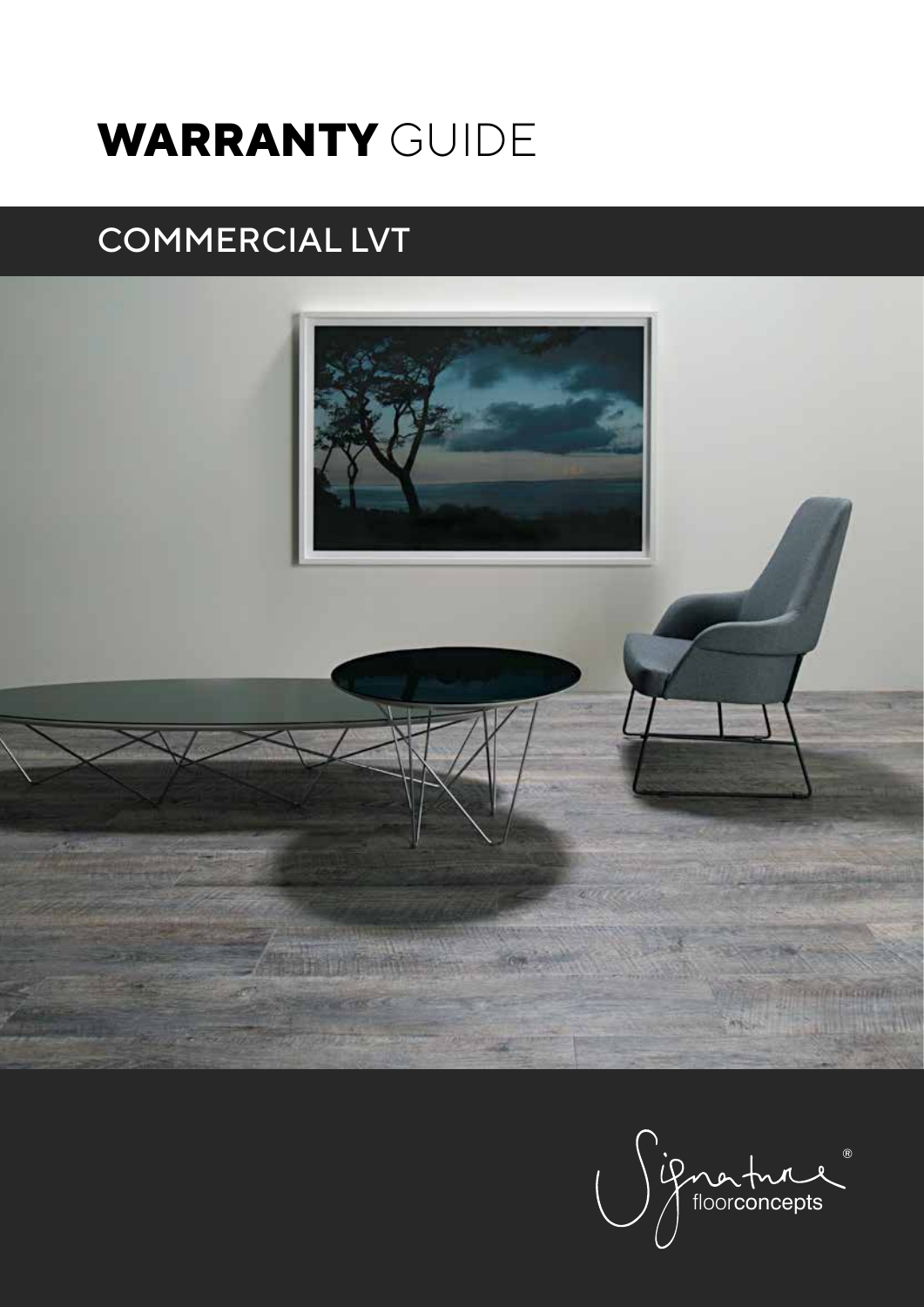### COMMERCIAL LVT *WARRANTY GUIDE*

Grahame

#### **LIMITED WARRANTY**

Goods furnished by Signature Floors (the Seller) shall conform to the product description for such goods. All first quality goods are warranted to be free from visual defects in material at the time of shipment and for a period of one year from installation. Written notice of any claimed visual defect must be received by Signature Floors within one year after the date of installation. Signature Floors products are further warranted against excessive wear when properly installed under normal usage in recommended applications for a period of fifteen years. The Seller shall convey good title to the Buyer. The Seller further warrants its *Commercial LVT* flooring products against excessive wear for the period of time specified in its Limited Wear Warranty Statement for the respective goods. Colour shade may vary from printed illustrations or samples. Seconds or irregular materials are sold as is without warranty as to quality in any respect.

Warranties as defined below ensure that your Signature Floors *Commercial LVT* will perform properly for the stated warranty period when installed in accordance with Signature Floors recommended installation instruction and current AS/NZS 1884 over approved substrates and underlayment's and using the recommended adhesives with proper cleaning and maintenance program.

#### Manufacturing Defects Warranty

\*\* Wear-through is defined as: Complete loss of the wear layer so that the printed pattern or design is altered. Gloss reduction is not considered wear and is not covered by this warranty. See *Commercial LVT*  Maintenance Guide for further details and instructions. Signature Floors will not warrant or accept responsibility of any kind for flooring failures related to the use of unacceptable substrates and surfaces.

Ensures that your floor will be free of obvious visible manufacturing defects.

Curl-Crack-Rip-Tear-Gouge Resistant Warranty

Ensures that your floor will not curl, crack rip, tear or gouge from normal commercial use\* and proper maintenance.

#### Moisture Resistant Warranty

Ensures that your floor will not permanently discolour from moisture.

#### Yellowing Stain Resistant Warranty

Ensures that your floor will not permanently stain or yellow from UV rays.

#### Wear Resistance Warranty

Ensures your floor will not wear through the wear layer under normal commercial conditions and proper maintenance\*\*.

\* Commercial use is defined as: Use in environments which do not experience heavy commercial traffic, or exposed to prolonged standing water. Please note warranty exclusions with respect to caster chairs and rolling loads. Applications considered industrial "do not qualify for warranty coverage. If there is a question as to the type of use that is considered Commercial," please contact Signature Floors Customer Service prior to purchase and installation.

- 8. Damage caused by appliance or plumbing leaks and/or steam mops.
- 9. Fading, discoloration, or other damage due to excessive temperatures or sunlight.
- 10. Radiant heat must not exceed 29°C and be approved by the manufacturer for the use of their product with *Commercial LVT* flooring applications.
- 11. Problems or damage due to excessive moisture or hydrostatic pressure from the sub-floor including pH levels outside the Signature Floors *Commercial LVT*  Installation Guidelines and current AS/NZS 1884.
- 12. Discoloration caused by use of latex or rubber-backed floor mats. Note that some synthetic backed carpets contain latex in the manufacturing process that may discolour your *Commercial LVT*. Always use mats marked as "non-staining".
- 13. Damage caused by remodel or construction related activities.
- 14. Discoloration caused by wheeled traffic.
- 15. Discoloration caused by rubber pads, rubber wheels, rubber tires, rubber rollers, automotive tires, etc.
- 16. Flooring installed on stairs is excluded from warranty coverage.
- 1. Careful sub-floor preparation as per current AS/NZS 1884 is vital for an excellent floor appearance and good installation. The sub-floor must be hard, flat, smooth, clean, dry, and free from defects, contaminants and fit for purpose.
- 2. *Commercial LVT* performs to its specifications when laid at room temperature between 18°C – 28°C. The product should be acclimatised within the room it is to be laid at least 24 hours prior to installation. A constant temperature, fluctuating no more than 3°C per day and not below the required 18°C room temperature and 15°C floor temperature, should be maintained 24 hours before, during and after installation.
- 3. *Commercial LVT* is recommended to be installed with solvent free 'hard set' adhesive with a V1 trowel for normal installations. Only use adhesives from Signature Floors recommended adhesives list, available from www.signaturefloors.com.au
- 4. Inspect flooring material prior to installation for any imperfections or manufacturing related defects. Signature Floors floorings receive extensive testing and visual examination in an attempt to assure your shipped floor is always first quality. It is the responsibility of the installer/end user to confirm the received material is free of any obvious visible conditions that may be detrimental to the appearance and/or performance of the product - Minor colour, shade and/or texture variations are normal. Any variances between actual material, product samples and/or brochures should be addressed with the manufacturer prior to installation.

# COMMERCIAL LVT *WARRANTY GUIDE*

- 5. Support furniture with wide, weight-bearing, smooth non-staining plastic floor protectors or non-staining felt pads. The protectors/pads should be at least 25mm in diameter and rest flat on the floor. The heavier the item, the wider the floor protector should be. Non-staining felt pads should be inspected periodically and maintained with respect to the amount of foot traffic to remove imbedded material to avoid abrasion.
- 6. Perform proper cleaning and maintenance regularly and as needed. See *Commercial LVT* Maintenance Guide at www.signaturefloors.com.au

#### **What is NOT Covered by this Warranty**

- 1. Product sold by the manufacturer as other than "first quality."
- 2. Improper Installation: Material installed not in accordance with Signature Floors *Commercial LVT* Installation guide and current AS/NZS 1884, including any and all problems caused by the use of non-recommended adhesive or seam sealer, underlayment and/or preparation of the substrate, are not warranted. Installation errors are not manufacturing related conditions. Signature Floors does not warrant installer workmanship.
- 3. Signature Floors will not pay for labour costs to repair or replace material with visible conditions that were apparent before installation.
- 4. Improper maintenance which results in loss of gloss or build-up of a dulling film. This includes damaged caused by steam mops.
- 5. Damage resulting from neglect or misuse of strong detergents, chemicals, corrosives; including but not limited to stains from paints, dyes, mats, fertilizers or other similar materials.
- 6. Damage caused by moving appliances or heavy furniture without protecting the floor. (Always protect floor by using plywood or hard board runways when moving heavy objects and also when using an appliance dolly, heavy objects equipped with wheels or rollers, including two and four wheel carts etc).
- 7. Damage resulting from accidents, casualty events, abuse, accidents, abuse and improper usage are defined as, but are not limited to damage caused by: casters on furniture, rotating beater bars on vacuum cleaners, burns, cuts, impact from heavy and sharp objects, narrow or spike heels, cleats, etc, as well as, damage resulting from unprotected furniture legs.

#### **CLAIM PERIOD AND REMEDIES**

Prompt written notice shall be given to the Seller of any claim of breach of warranty or otherwise relating to the goods. Should any failure to conform to these warranties under normal and proper use occur within the warranty period, the Seller will supply, without charge, new goods of the same or similar colour, design and grade for the defective goods or, at its option, the Seller may refund the purchase price thereof with due allowance made for the service rendered by the goods returned. Inspection by an authorised representative of the Seller will be required to verify that a manufacturing defect exists. The remedies provided above are the Buyer's sole remedies for any failure of the Seller to comply with its obligations. Correction of any nonconformity by replacement or by refund of the purchase price of the nonconforming goods (less allowance for use) shall constitute complete fulfilment of all the liabilities of the Seller with respect there to whether the claims of the Buyer are based in contract, or tort (including negligence), or otherwise.

Grature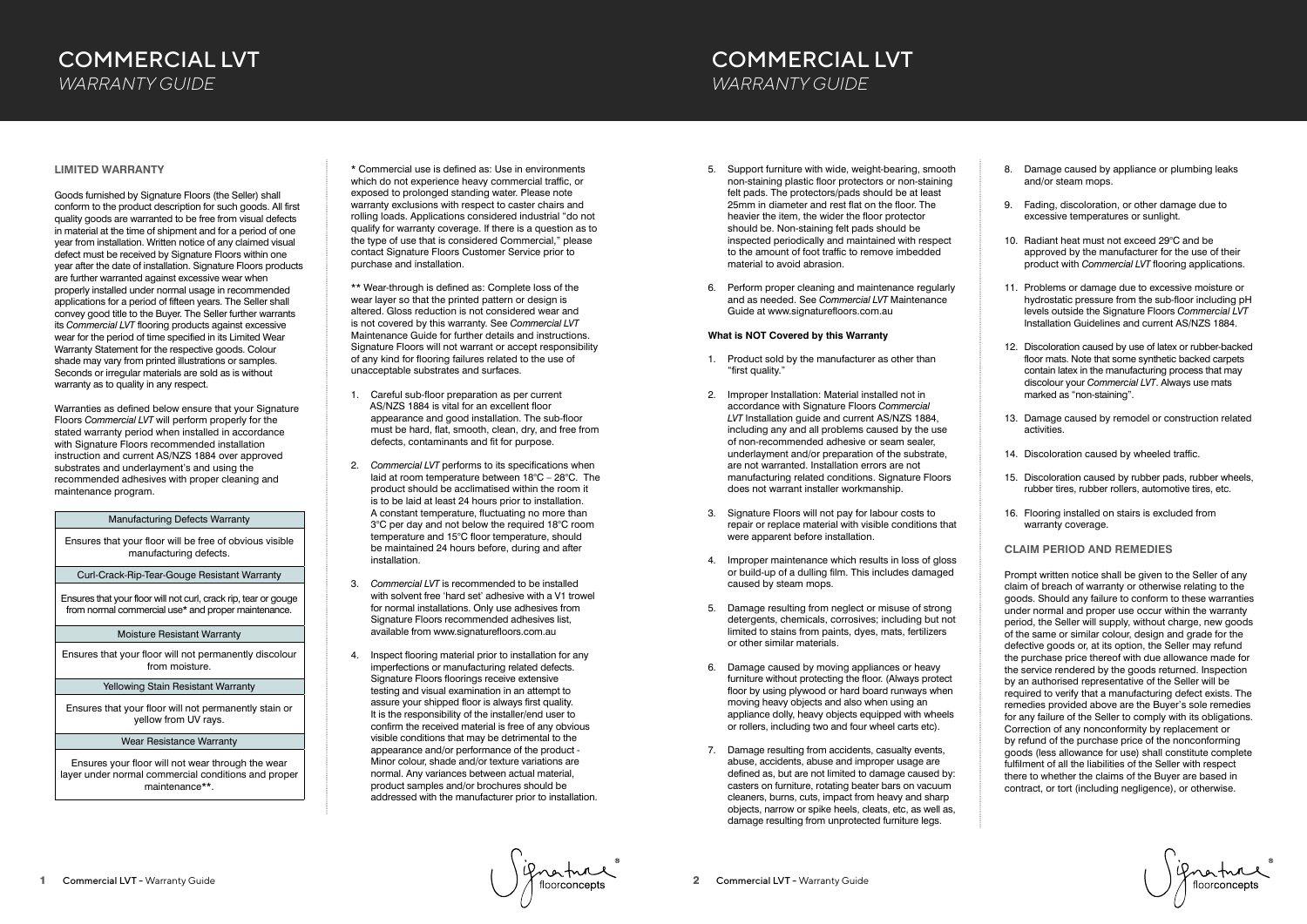# COMMERCIAL LVT *WARRANTY GUIDE*

#### **LIMITATION OF LIABILITY**

The Seller shall not be liable in contract, in tort (including negligence), or otherwise for damage or loss of other property, loss of profits or revenue, loss of use of property or equipment, claims of customers of the Buyer, or for any special, indirect, incidental, or consequential damages whatsoever. Under no circumstances shall the Seller's liability exceed the purchase price of the goods in respect of which damages are claimed. The obligation of Signature Floors and the Buyers sole remedy under its Limited Wear Warranty and in accordance with Signature Floors deprecation scale, is the supply of replacement *Commercial LVT* for the failed material from regular product inventory lines. After confirmation that the product has failed in accordance with our warranties, Signature Floors shall replace or repair (at Signature Floors option) the *Commercial LVT*. The cost of said replacement would be the responsibility of Signature Floors in line with industry standard rates. The costs must be agreed to in writing and agreed by all parties concerned before any rectification are to commence, Signature Floors shall not be liable for labour or for any other costs incurred in the repair or replacement of *Commercial LVT*, nor shall Signature Floors be liable for any special, indirect, incidental or consequential damages.

#### **DISCLAIMERS AND CAVEATS**

Signature Floors products will conform to the Buyers' expectations given such reasonable variations as generally acceptable in the trade. Product variations include but are not limited to pattern registration, colour variation, fleck dispersion and other product attributes not specifically covered by specifications indicated in this literature.

The warranty takes the form of a sliding scale. This is to say that, when the scale is applied in terms of a percentage depreciation of the product. The duration of the warranty is indicated clearly on the packaging of every product.